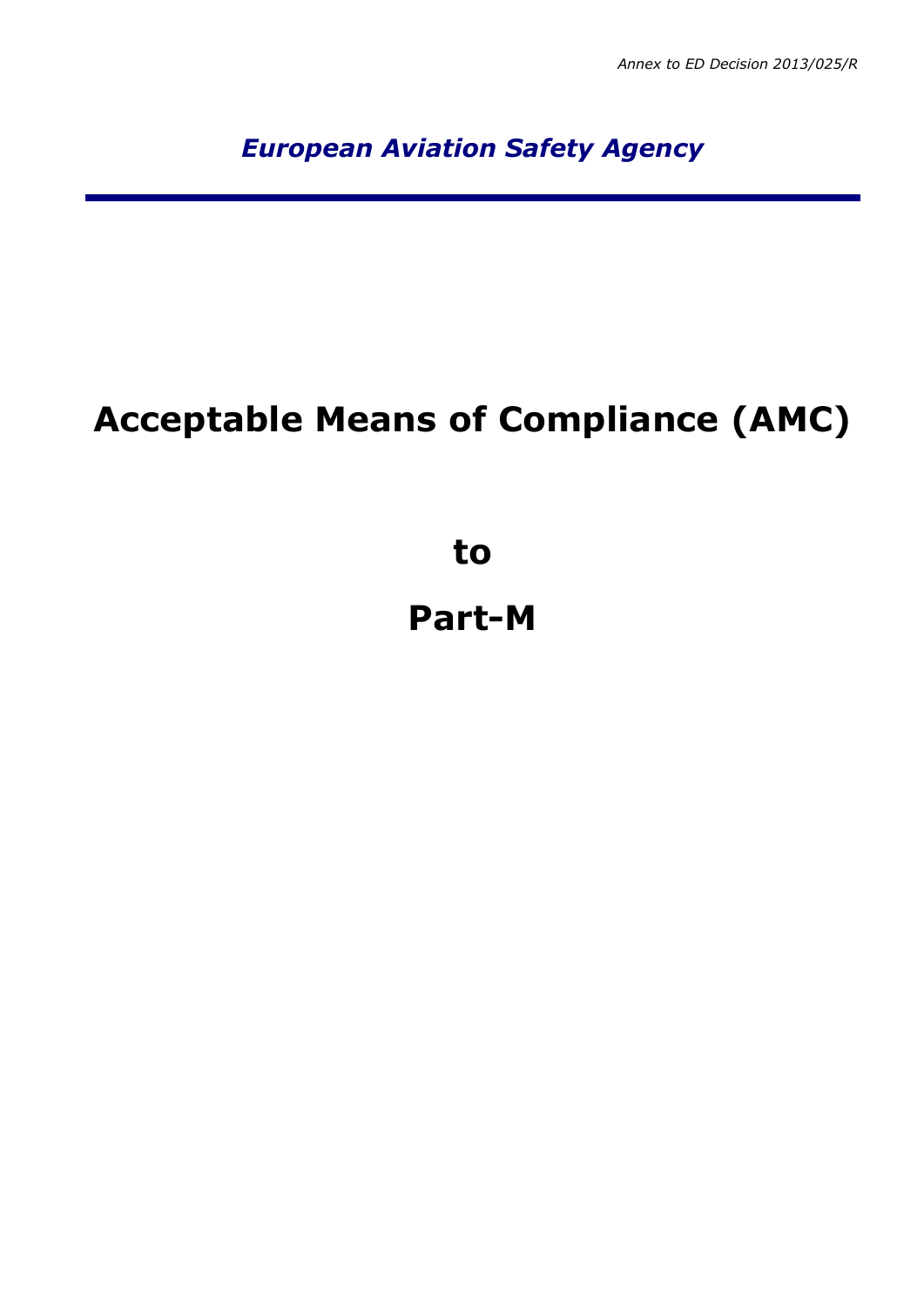# *I. Draft Decision Part-M - Annex to Decision 2013/005/R*

Annex I to ED Decision 2003/19/RM of the Executive Director of the Agency of 28 November 2003, on 'Acceptable means of compliance and guidance material to Commission Regulation (EC) No 2042/2003 of 20 November 2003 on the continuing airworthiness of aircraft and aeronautical products, parts and appliances, and on the approval of organisations and personnel involved in these tasks', is hereby amended as follows:

The text of the amendment is arranged to show deleted text, new text or new paragraph as shown below:

- 1. deleted text is marked with strike through.
- 2. new or amended text is highlighted in grey.
- 3. an ellipsis (…) indicates that the remaining text is unchanged in front of or following the reflected amendment.
- 1) A new AMC, AMC2 M.A.302 (d) is added:

# **AMC2 M.A.302 (d) —Aircraft Maintenance programme**

# TIME BETWEEN OVERHAULS

1. Introduction

-

When the instructions for continuing airworthiness referred to in M.A.302 (d) (ii) contain overhaul intervals for components, typically referred to as Time Between Overhauls (TBO), they should be taken into account when developing the aircraft maintenance programme. Unless paragraph 2 or 3 below is followed, TBO values established by the design approval holder<sup>1</sup> (DAH) should apply. TBOs included in the Airworthiness Limitations Section or otherwise mandated by the Agency cannot be deviated from. TBOs are normally defined in terms of calendar time and/or operating or flying hours/cycles/landings, whichever occurs first.

Intervals proposed by the DAH as TBOs may be different for different variants of the component and for components with design changes or service bulletins embodied.

2. Eligibility and process for TBO extension

Except for the cases mentioned in paragraph (l) below, for non-powered and piston engine aircraft other than complex motor-powered aircraft (CMPA), the owner or the CAMO managing the aircraft maintenance programme may propose, in accordance with M.A.302(d)(iii), extended intervals for overhauling the components (TBO $^E$  from now on) compared to those TBOs recommended by the DAH (hereinafter referred to as TBOR).

In order to obtain the approval of a different overhaul interval compared to the one established by the DAH, the following should be observed:

a) Inspection standards and tests conditions as well as pass-fail criteria should be stated before the component is inspected and be based on the components' typical parameters provided by the DAH in the form of manuals. In addition to the provisions of Appendix I to the AMC M.A.302 and AMC M.B.301(b) 'Content of maintenance programme', these standards, conditions and criteria should be considered part of the aircraft maintenance programme.

<sup>1</sup> Type certificate, Supplemental Type Certificate or repair design approval holder as applicable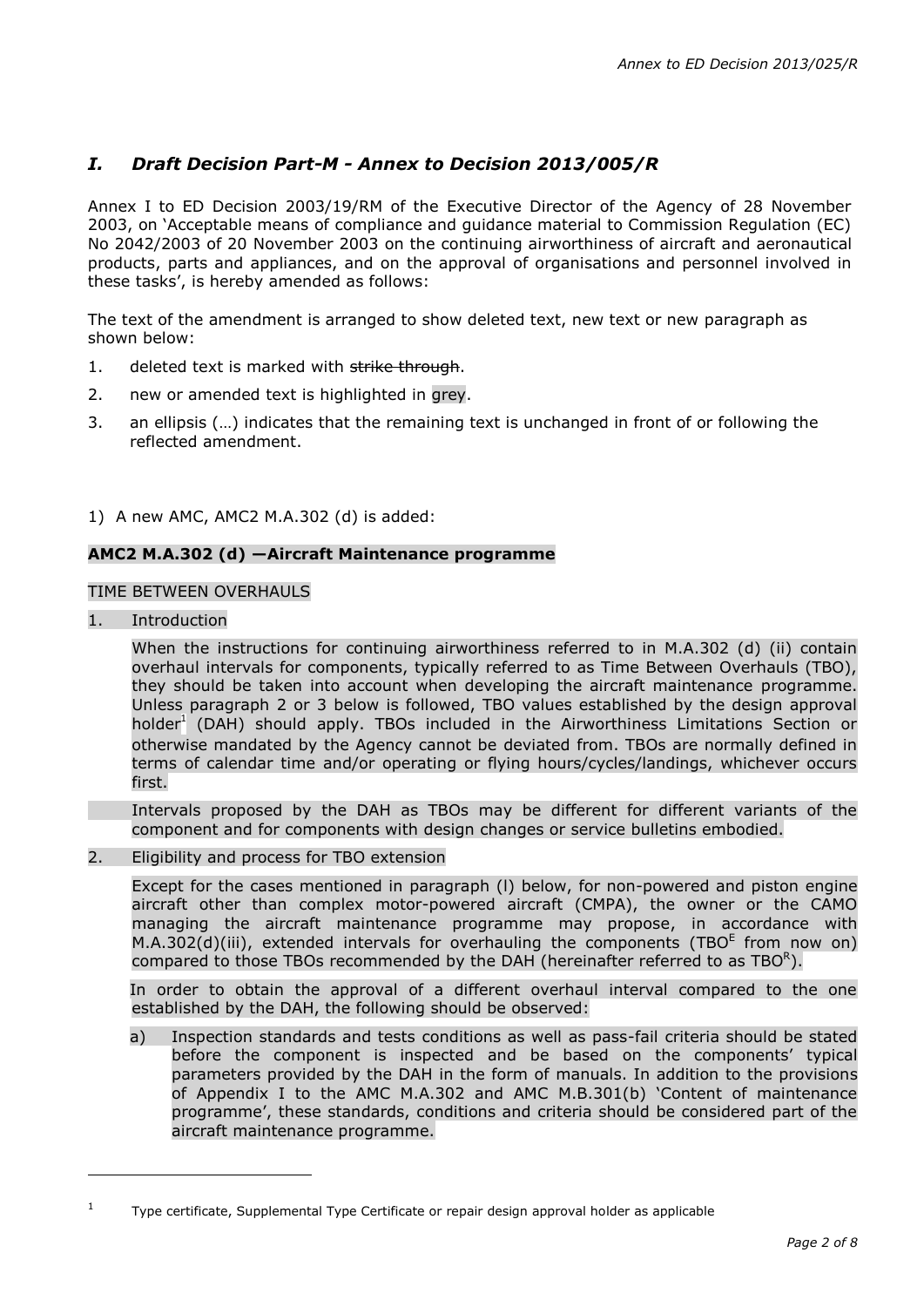- b) At the TBOR the component should be inspected (and possibly tested, depending on the type of component) by an appropriately B or C rated maintenance organisation in accordance with the maintenance data for obvious defect or abnormal functioning.
- c) For ELA1 aircraft not used in commercial air transport these inspections may also be performed by M.A.801 (b) 2 certifying staff in accordance with M.A.502(d). For piston engines, these inspections should satisfy Appendix XIV to this AMC2.
- d) All component's parts identified by the DAH for replacement at TBO $<sup>R</sup>$  which are</sup> accessible during the inspection should be individually inspected and replaced if necessary.
- e) The results of the inspection should be considered as maintenance records by the maintenance organisation and should be conclusive. A copy of the inspection results should be provided to the aircraft owner.
- f) Airworthiness Directives affecting the component and required to be completed at the time of the overhaul should be completed not later than TBO $R$ .
- g) If the inspection is satisfactory and there is no reason to believe that the component will not function as intended (e.g. consideration of past occurrences affecting the individual aircraft), the TBO $<sup>E</sup>$  will be reflected in the aircraft maintenance programme</sup> (refer to paragraph j)) together with any additional maintenance action identified as necessary so that the component functions as intended until that time. As a minimum, another conclusive inspection should be programmed when 50 % of the extended interval ((TBO<sup>E</sup> – TBO<sup>R</sup>)/2) is reached. TBO<sup>E</sup> should not exceed 20 % of TBO<sup>R</sup> in calendar time or operating hours, whichever comes first.
- h) At TBO<sup>E</sup>, a second extension (TBO<sup>E2</sup> from now on) of a maximum of 20 % of TBO<sup>R</sup> may be granted when conditions a) to g) are similarly met.
- i) No further TBO extension should be allowed except for components fitted on privately operated aircraft with a MTOM of 2 730 kg or below, for which there is no limit on the number of extensions (20 % of TBO $^R$  each) when conditions a) to g) are similarly met. In this case, at the time of the third TBO extension, the fact that the aircraft is privately operated should be stated in the aircraft's continuing airworthiness records (e.g. aircraft logbook). The components affected should also be identified.
- j) Based on the results of the inspection mentioned in paragraphs g), the aircraft maintenance programme amendment containing the extended TBO should be approved by the competent authority. Alternatively, and notwithstanding the provisions of paragraph 7 of AMC M.A.302(d), for privately operated aircraft with a MTOM of 2 730 kg or below the maintenance programme may be approved in accordance with the M.A.302 (c) indirect approval procedure.
- k) A component with an extended TBO should not be installed on a different aircraft unless agreed by the competent authority of the Member State of registry.
- l) TBO extensions in accordance with this AMC2 should not be considered for components:
	- i. installed in aircraft used in commercial air transport
	- ii. installed in aircraft used for 'ab initio' training activities,
	- iii. linked to IFR operations, and
	- iv. for which their normal serviceable condition could be affected because of the aircraft's utilisation (e.g. engine on an aircraft used for aerobatic flights).
- m) Despite (l)(iv) above, the TBO extensions in accordance with this AMC2 can be considered for the components affected by the operation of the aircraft in highly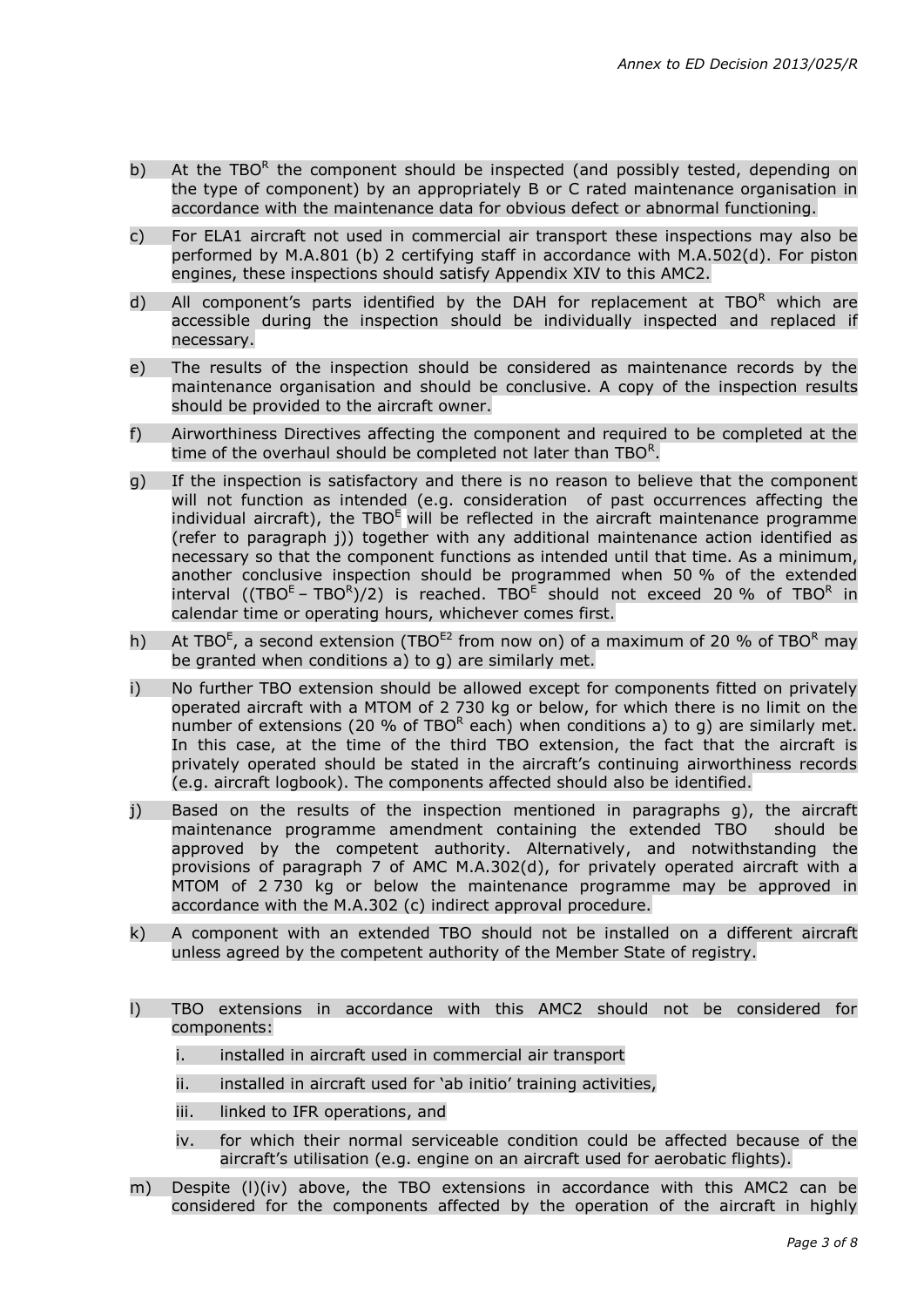corrosive environment or installed on aircraft used for towing provided that the inspections/checks of the components are performed at intervals of 25 % of the extended interval ((TBO $^E$  – TBO $^R$ )/4). In these cases, for the extension of the engine's TBO in addition to the measures defined by the paragraph 3 of Appendix XIV to AMC2 M.A.302 (d), a boroscoping inspection and/or an oil spectrographic analysis should be part of the inspection.

3. Components' Trend Monitoring

Alternatively to the maintenance programme containing scheduled overhaul intervals of the components, the owner or the CAMO managing the aircraft maintenance programme may propose a maintenance programme based on trend monitoring and analysis of these trends, together with component rejection criteria. This maintenance programme should start at the beginning of the component's life or include a minimum of 6 scheduled condition checks performed before the TBO is reached.

2) AMC M.B.301(b) is modified with M.B.301(b)(9):

# **AMC M.B.301 (b) — Maintenance programme**

In respect of the extension of the TBOs mentioned in AMC2 M.A.302 (d):

- 1. the competent authority may elect not to extend the component's TBO when the individual aircraft has been under its Member State register for less than 12 months or has been operated under that registration for less than 100 flying hours. If necessary, CAMO procedures allowing maintenance programme indirect approval should be limited accordingly.
- 2. for aircraft types/components for which the competent authority considers not having enough experience, it may elect not to extent the TBO of components until the sufficient service experience is gained.
- 3. in the case described in paragraph 3 of AMC2 M.A.302(d), the competent authorities may accept the trend monitoring approach based on a positive opinion of the DAH or, when having enough knowledge and history record of the subject component, considering also the particular circumstances (e.g. intended utilisation) of the individual aircraft.
- 4. In respect to the paragraph 2.2 of the Appendix XIV to AMC2 M.A.302 (d), competent authorities may accept alternative inspections/test that would provide equivalent information or findings.
- 3) A new appendix, Appendix XIV to AMC2 M.A.302 (d) is added:

#### **Appendix XIV to AMC2 M.A.302 (d) — Aircraft Maintenance programme**

# **PISTON ENGINE CRITERIA FOR OPERATION BEYOND DESIGN APPROVAL HOLDERS' RECOMMENDED OVERHAUL PERIODS**

# **1 Subject**

This appendix provides criteria on the procedures needed for the extension of TBO $^{\rm R}$  of a piston engine. Refer to AMC2 M.A.302 (d).

# **2 Introduction**

A piston engine that has reached the end of its DAH recommended overhaul interval may be expected to have suffered some wear to cylinders, pistons, valves, bearings and other moving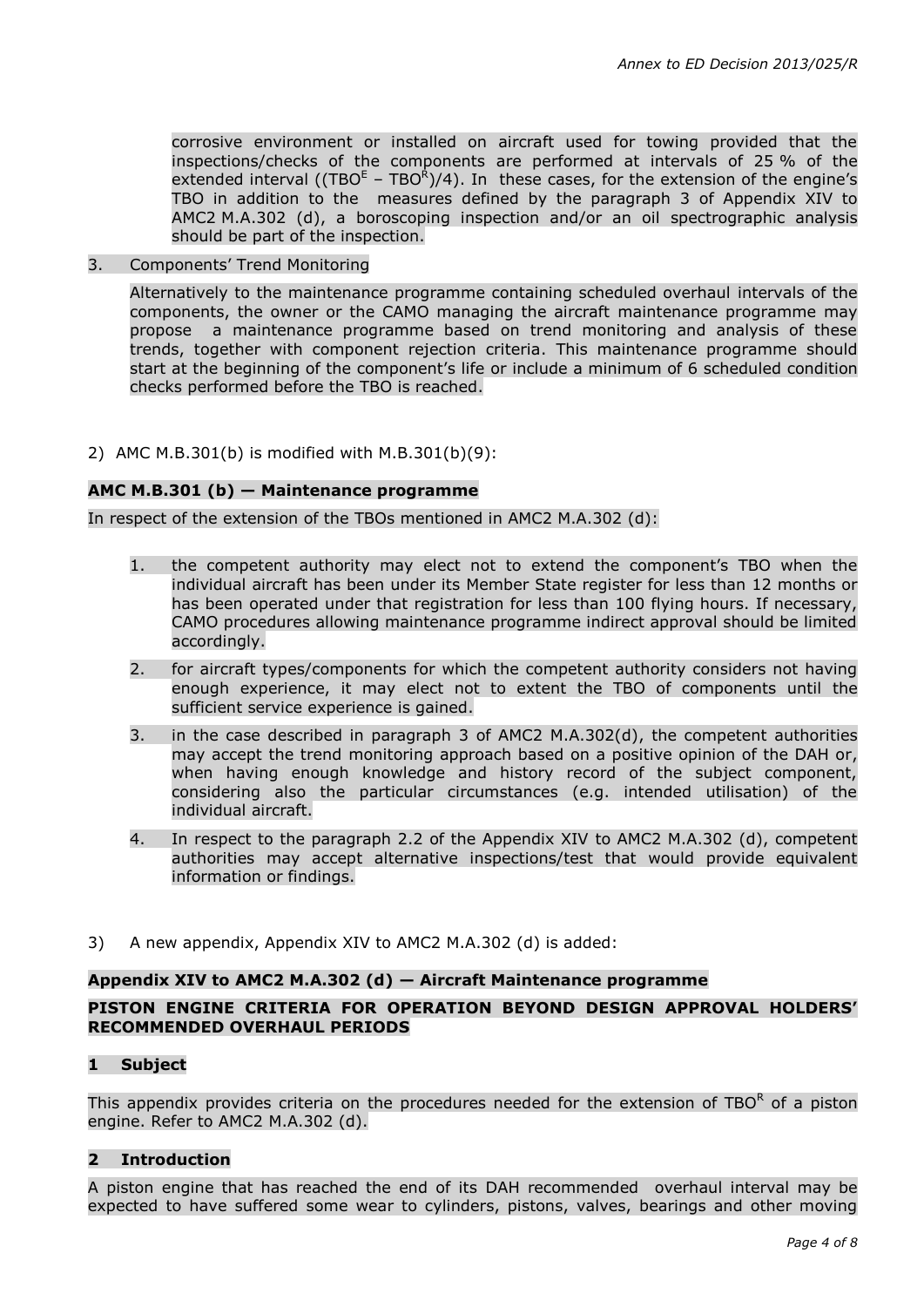parts, but an engine that has been carefully operated and maintained may still be in a condition suitable for a further period of service.

- 2.1 Many factors affect the wear that takes place in an engine. The most important of these include: the efficiency of the air intake filter; the techniques used in engine handling, particularly during starting; the quality of the fuel and oil used in the engine; and the conditions under which the aircraft is housed when not in use. Conditions of operation are also relevant; the length of flights; the atmospheric conditions during flight and on the ground; and the type of flying undertaken. Many of these factors are outside the duties of the maintenance personnel, but meticulous compliance with the approved maintenance programme and any instructions provided in the form of service bulletins or DAH's recommendations will undoubtedly help to prolong the life of an engine.
- 2.2 The inspections and tests that may be necessary to assess the condition of an engine in compliance with AMC2 M.A.302 (d) are detailed in the following paragraphs. Alternative inspections/tests that would provide equivalent information or findings may be proposed.

# **3 Inspection and maintenance**

A number of items included in the normal scheduled maintenance of an engine may be repeated to determine the condition of an engine at the end of its normal overhaul period, and additional inspections may also be specified.

# **3.1 External condition**

The engine should be examined externally for obvious defects such as a cracked crankcase, excessive play in the propeller shaft, overheating and corrosion, which would make it unacceptable for further use.

Special attention should be drawn to the cables, plugs, connectors and sensors of engines equipped with electronic control systems regarding improper mounting, shaving, worn contacts, and other kind of damage. Worn or damaged parts have to be repaired/replaced according to the Design Approval Holder's (DAH) instructions.

External tubes and houses should be checked and if necessary replaced in accordance with the DAH's instructions.

# **3.2 Internal condition**

Significant information concerning the internal condition of an engine may be obtained from an examination of the oil filters and magnetic plugs, for metal particle contamination. These checks may be sufficient to show that serious wear or breakdown has taken place and that the engine is unacceptable for further service.

# **3.3 Oil consumption**

Since the oil consumption of an engine may have increased towards the end of its normal overhaul period, an accurate check of the consumption over the last 10 flying hours would show whether it is likely to exceed the maximum recommended consumption defined by the DAH, if the overhaul period were to be extended.

# **3.4 Compression check**

Piston ring or cylinder wear, or poor valve sealing could, in addition to increasing oil consumption, result in a significant loss of power. A cylinder compression check should be carried out in accordance with the DAH's instructions.

The usual method of checking engine compression is the differential pressure test. In this test a regulated air supply (normally 560 kPa (80 lbf/in<sup>2</sup>)) is applied to each cylinder in turn and a pressure gauge is used to record the actual air pressure in the cylinder. Since some leakage will normally occur, cylinder pressure will usually be less than the supply pressure and the difference will be an indication of the condition of the piston rings and valves. By listening for escaping air at the carburettor intake, exhaust and crankcase breather, a defective component may be located. It is usually recommended that the differential pressure test is carried out as soon as possible after running the engine.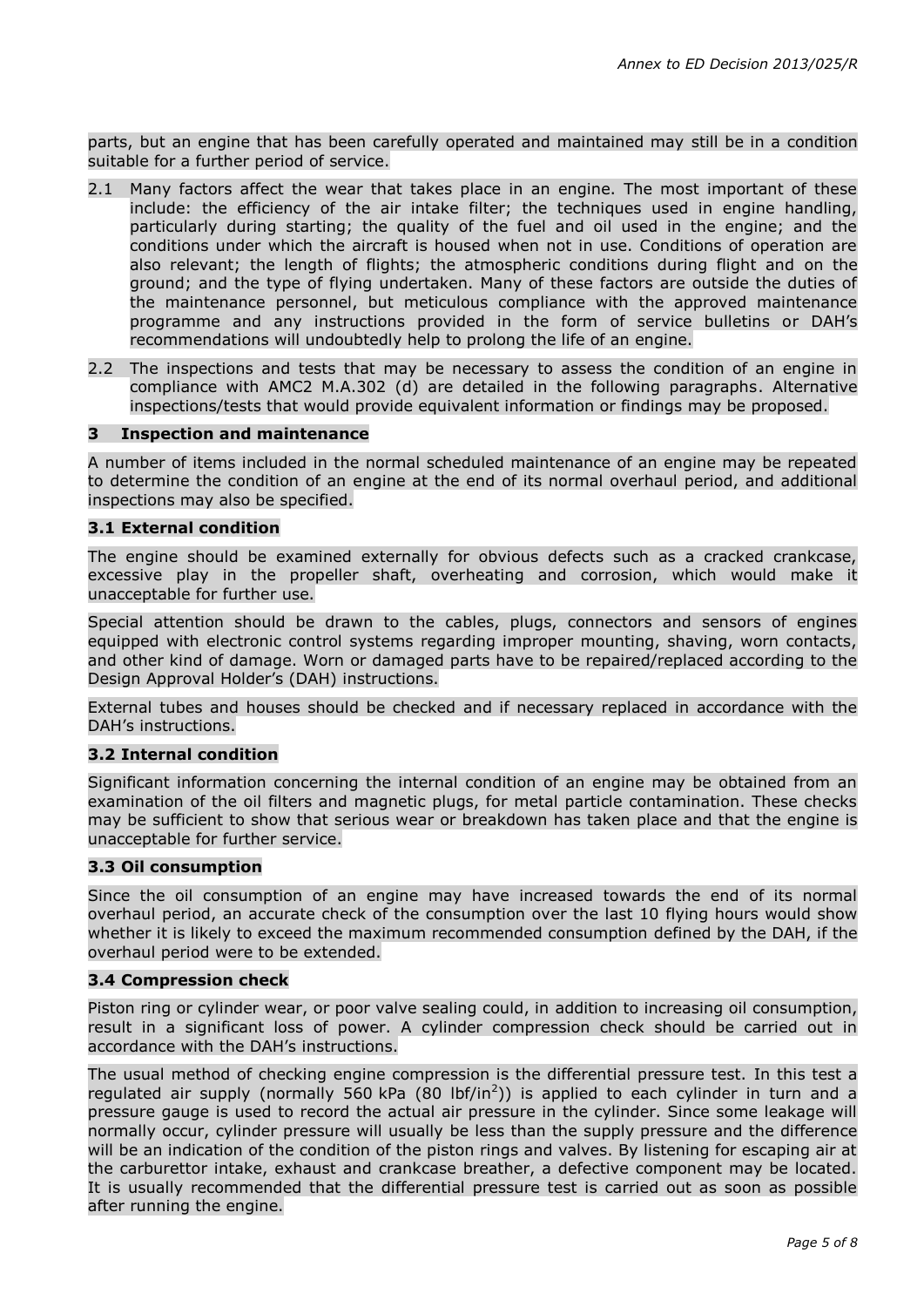# **4 Power output of aeroplane engines**

The power developed by an aeroplane engine after initial installation is established in the form of a reference engine speed, which is recorded in the appropriate logbook so that a comparison can be made during subsequent power checks. The reference engine speed is the observed engine speed obtained using specified power settings and conditions corrected, by means of graphs supplied by the engine DAH, to the figure which would be obtained at standard sea-level atmospheric temperature and pressure; changes in humidity do not produce large changes of power and are ignored for the purpose of establishing a reference engine speed or subsequently checking engine power. Power checks should be corrected in the same way.

# **4.1 Power checks**

The majority of light aeroplane piston engines are air-cooled and rely on an adequate flow of air for proper cooling of the cylinders. This condition can only be obtained during flight and ground runs should therefore be as brief as possible.

Cooling can be assisted by facing the aircraft into wind, but high wind conditions must be avoided when making power checks, as they will significantly affect the results obtained. Before running the engine at high power the normal operating temperatures should be obtained (not the minimum temperatures specified for operation) and during the test careful watch should be kept on oil and cylinder temperatures to prevent the appropriate limitations being exceeded.

- 4.1.1 Normally-aspirated engines are tested at full throttle and, where a controllable-pitch propeller is fitted, with fully fine pitch selected. The changes in barometric pressure affecting engine power are considered to be balanced by changes in propeller load, so that only temperature correction is necessary. This correction factor may be obtained from a graph supplied by the engine DAH (if not provided by the DAH, Leaflet 70-70 Piston Engine Overhaul – Correcting Engine Test Results of CAA UK CAP 562 could be used). The observed full throttle speed multiplied by the correction factor will give the corrected speed.
- 4.1.2 Although normally-aspirated engines are often fitted with variable-pitch propellers, the engine speed obtained at full throttle is usually less than the governed speed and the propeller remains in fully fine pitch. With supercharged engines, however, the propeller is usually governed to a constant speed at high power settings and small changes in power will not affect engine speed. The power of a supercharged engine is, therefore, checked by establishing a reference speed at prescribed power settings.
	- a) Since a supercharged engine is run at a specified manifold pressure regardless of the atmospheric pressure, corrections must be made for both temperature and pressure variations from the standard atmosphere.
	- b) The procedure is to run the engine until normal operating temperatures are obtained, open up to maximum take-off manifold pressure, decrease power until a fall in engine speed occurs (denoting that the propeller blades are on their fine pitch stops), then throttle back to the manifold pressure prescribed by the DAH and observe the engine speed obtained.
	- c) The correction factor to be applied to the observed engine speed of a supercharged engine may be obtained from graphs supplied by the engine DAH.
- 4.1.3 Although the engine speed obtained during a check of engine power is corrected as necessary for atmospheric temperature and pressure, no correction is made for humidity, ambient wind conditions or instrument errors and, consequently, the corrected engine speed is seldom exactly equal to the reference speed even if the engine condition is unchanged. However, engine power may usually be considered satisfactory if the corrected speed obtained during a power check is within 3 % of the reference speed.

4.1.4 If it is not possible to assess power deterioration by means of a power check (e.g. due to fitting a different propeller), a rate-of-climb flight test should be carried out.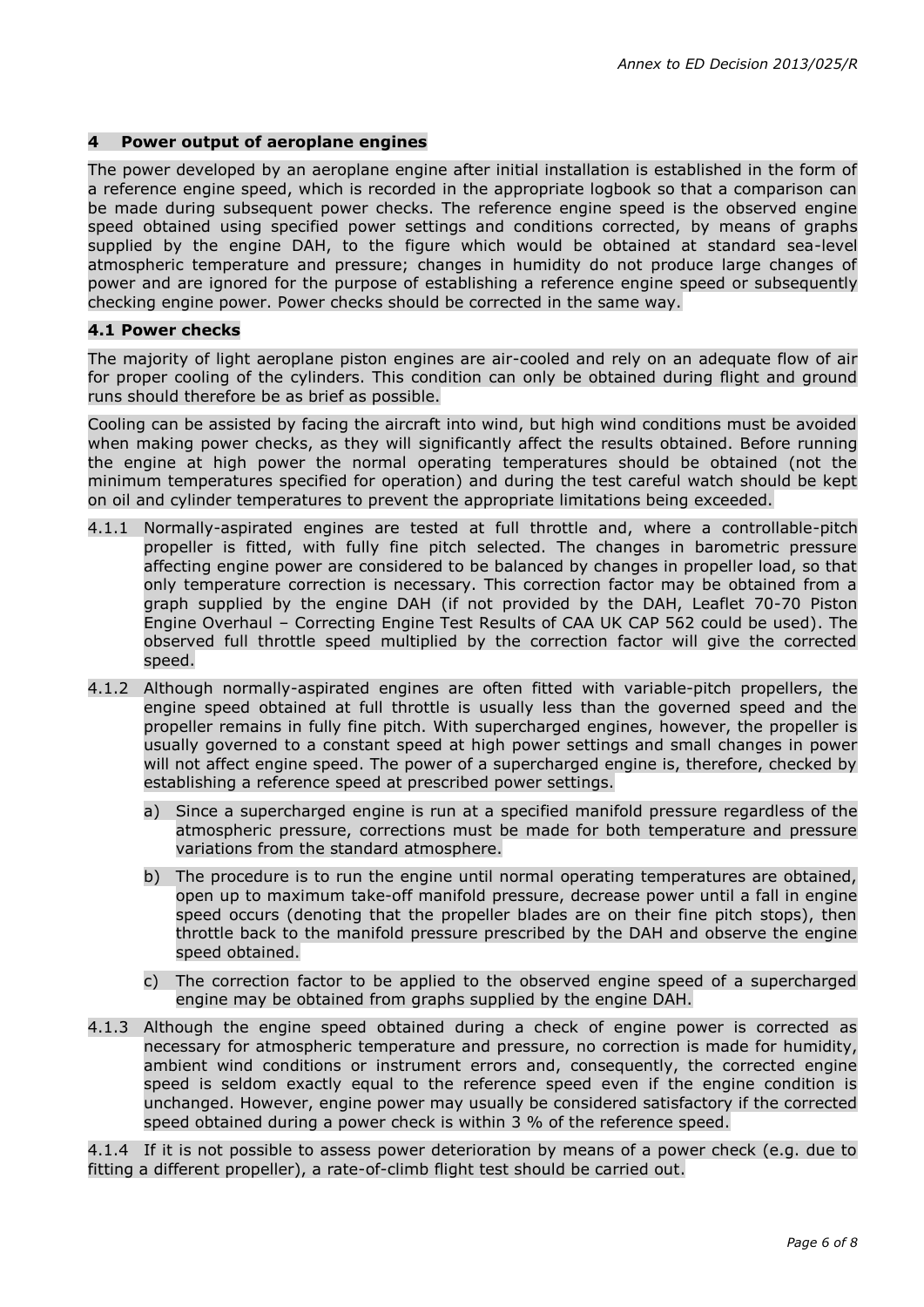# **5 Power output of helicopter engines**

The power developed by the engine of a single-engine helicopter is considered to be adequately checked during normal operations; any loss of power should be readily apparent. It is thus not considered necessary to check the power output of a helicopter engine separately specifically for the purpose of complying with this annex.

# **6 Power loss**

If the power check (paragraph 4) or normal engine operation reveal an unacceptable loss of power or rough running, it may be possible to rectify this by carrying out certain normal servicing operations or by replacement of components or equipment. The replacement of spark plugs, resetting of tappets or magneto contact breaker points, or other adjustments to the ignition or carburation systems, are all operations that may result in smoother running and improve engine power.